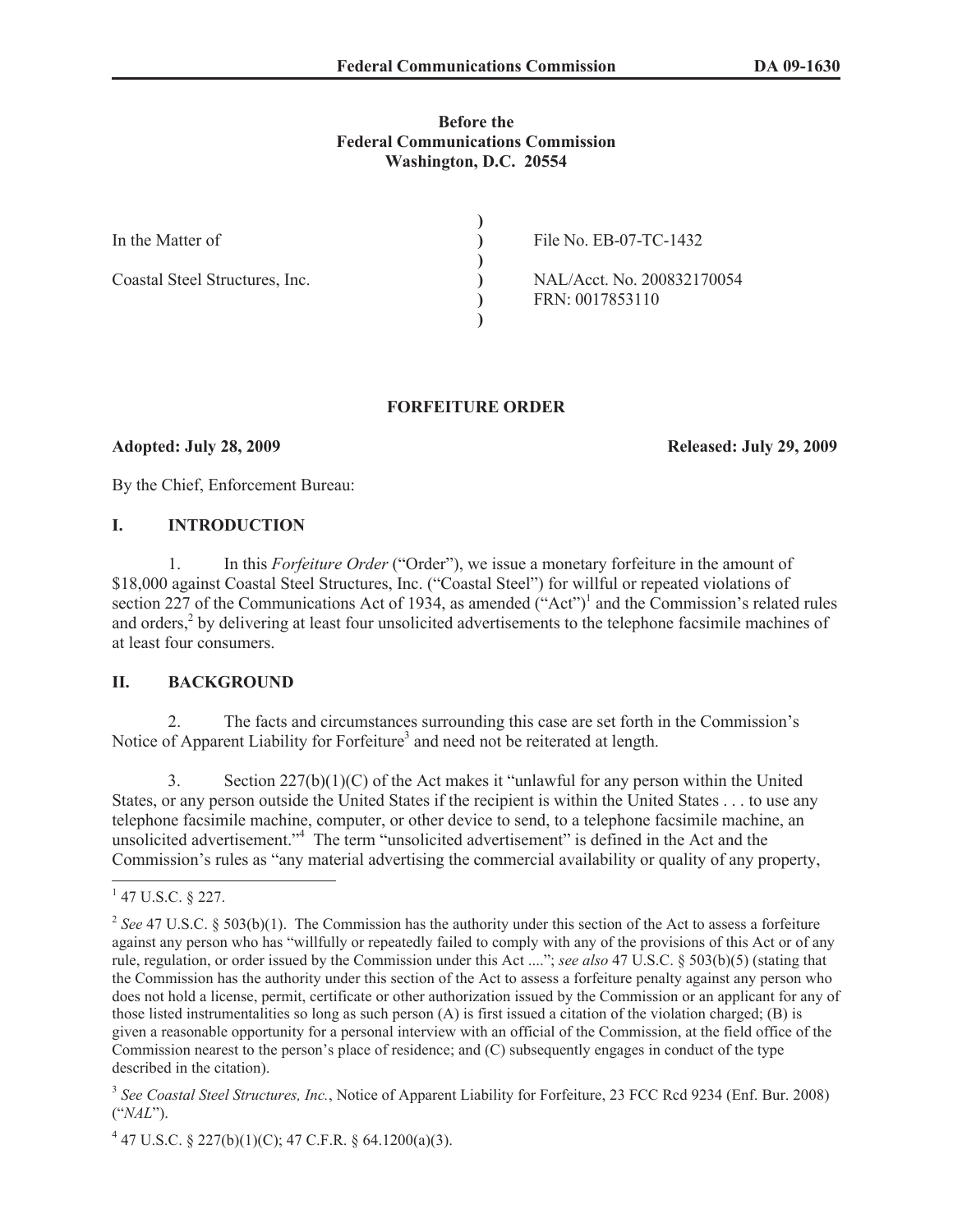goods, or services which is transmitted to any person without that person's prior express invitation or permission in writing or otherwise."<sup>5</sup> Under the Commission's rules, an "established business relationship<sup>16</sup> exception permits a party to deliver a message to a consumer if the sender has an established business relationship with the recipient *and* the sender obtained the number of the facsimile machine through the voluntary communication by the recipient, directly to the sender, within the context of the established business relationship, or through a directory, advertisement, or a site on the Internet to which the recipient voluntarily agreed to make available its facsimile number for public distribution.<sup>7</sup>

4. On May 18, 2007, in response to one or more consumer complaints alleging that Coastal Steel had faxed unsolicited advertisements, the Enforcement Bureau ("Bureau") issued a citation<sup>8</sup> to Coastal Steel, pursuant to section  $503(b)(5)$  of the Act.<sup>9</sup> The Bureau cited Coastal Steel for using a telephone facsimile machine, computer, or other device, to send unsolicited advertisements for unclaimed steel buildings, in violation of section 227 of the Act and the Commission's related rules and orders. The citation warned Coastal Steel that subsequent violations could result in the imposition of monetary forfeitures of up to \$11,000 per violation, and included a copy of the consumer complaints that formed the basis of the citation.<sup>10</sup> The citation informed Coastal Steel that within thirty (30) days of the date of the citation, it could either request an interview with Commission staff, or could provide a written statement responding to the citation. Coastal Steel did not request an interview or otherwise respond to the citation.

5. Following the issuance of the citation, the Commission received complaints from four consumers alleging that Coastal Steel faxed at least four unsolicited advertisements to them. These violations, which occurred after the Bureau's citation, resulted in the issuance of a Notice of Apparent Liability for Forfeiture against Coastal Steel on June 12, 2008, in the amount of \$18,000. <sup>11</sup> The *NAL* ordered Coastal Steel to either pay the proposed forfeiture amount within thirty (30) days or submit evidence or arguments in response to the *NAL* to show that no forfeiture should be imposed or that some lesser amount should be assessed. Coastal Steel responded to the NAL stating that it had changed its procedures after it received the citation and requesting copies of the complaints that formed the basis of the *NAL.* It also requested an extension of time to further respond to the *NAL*. <sup>12</sup> The Bureau provided

7 *See* 47 U.S.C. § 227(b)(1)(C); 47 C.F.R. §§ 64.1200(a)(3)(i), (ii).

<sup>8</sup> Citation from Kurt A. Schroeder, Deputy Chief, Telecommunications Consumers Division, Enforcement Bureau, File No. EB-07-TC-1432, issued to Coastal Steel on May 18, 2007.

<sup>9</sup> See 47 U.S.C. § 503(b)(5) (authorizing the Commission to issue citations to persons who do not hold a license, permit, certificate or other authorization issued by the Commission or an applicant for any of those listed instrumentalities for violations of the Act or of the Commission's rules and orders).

<sup>10</sup> Bureau staff mailed the citation to the following address: Coastal Steel, 505 South Federal Highway, Suite 4, Deerfield Beach, FL 33441 and to Mitchell Perlstein, Registered Agent, 4800 North Federal Highway, Boca Raton, FL 33431.

<sup>11</sup> *See* n.3 *supra; see also* 47 U.S.C. § 503(b)(1).

<sup>12</sup> Letter from Lewis H. Goldman, Attorney, to Colleen Heitkamp, Chief, Telecommunications Consumers Division, Enforcement Bureau, dated July 14, 2008.

<sup>5</sup> *See* 47 U.S.C. § 227(a)(4); 47 C.F.R. § 64.1200(f)(13).

 $6$  An "established business relationship" is defined as a prior or existing relationship formed by a voluntary two-way communication "with or without an exchange of consideration, on the basis of an inquiry, application, purchase or transaction by the business or residential subscriber regarding products or services offered by such person or entity, which relationship has not been previously terminated by either party." *See* 47 U.S.C. § 227(a)(2); *see also* 47 C.F.R.  $§$  64.1200(f)(5).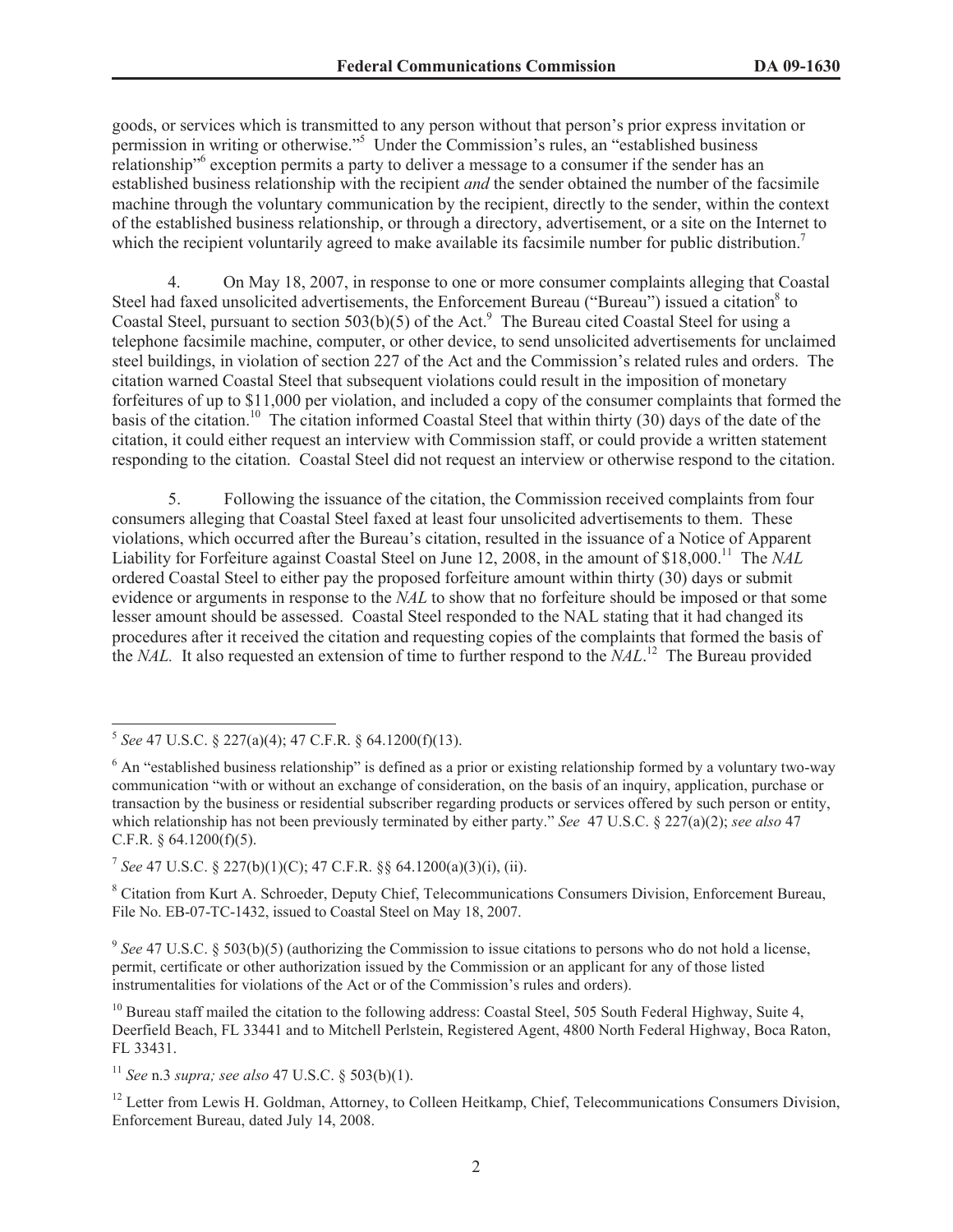copies of the complaints by mail to Coastal Steel. Coastal Steel did not file a supplemental response to the NAL $^{13}$ 

# **III. DISCUSSION**

6. Section 503(b) of the Act authorizes the Commission to assess a forfeiture for each violation of the Act or of any rule, regulation, or order issued by the Commission under the Act by a noncommon carrier or other entity not specifically designated in section 503 of the Act. The maximum penalty for such a violation is \$11,000 for a violation occurring before September 2, 2008, and \$16,000 for a violation occurring on or after September 2, 2008.<sup>14</sup> In exercising such authority, we are to take into account "the nature, circumstances, extent, and gravity of the violation and, with respect to the violator, the degree of culpability, any history of prior offenses, ability to pay, and such other matters as justice may require."<sup>15</sup>

7. Although the *Commission's Forfeiture Policy Statement* does not establish a base forfeiture amount for violating the prohibition against using a telephone facsimile machine to send unsolicited advertisements, the Commission has previously considered \$4,500 per unsolicited fax advertisement to be an appropriate base amount.<sup>16</sup> We apply that base amount to the four apparent violations.

8. Coastal Steel did not substantively respond to the *NAL*. Coastal Steel has failed to identify facts or circumstances to persuade us that there is a basis for modifying the proposed forfeiture, and we are not aware of any further mitigating circumstances sufficient to warrant a reduction of the forfeiture penalty. For these reasons, and based on the information before us, we hereby impose a total forfeiture of \$18,000 for Coastal Steel's willful or repeated violation of section 227 of the Act and the Commission's related rules and orders, as set forth in the *NAL*.

Letter from Kimberly A. Wild, Attorney, Telecommunications Consumers Division, Enforcement Bureau, to Lewis H. Goldman, Esq., Attorney for Coastal Steel, dated July 17, 2008.

<sup>&</sup>lt;sup>14</sup> Section 503(b)(2)(C) provides for forfeitures of up to \$10,000 for each violation in cases not covered by subparagraph (A) or (B), which address forfeitures for violations by licensees and common carriers, among others. *See* 47 U.S.C. § 503(b). In accordance with the inflation adjustment requirements contained in the Debt Collection Improvement Act of 1996, Pub. L. 104-134, Sec. 31001, 110 Stat. 1321, the Commission implemented an increase of the maximum statutory forfeiture under section 503(b)(2)(C) first to \$11,000 and more recently to \$16,000. *See* 47 C.F.R. §1.80(b)(3); *Amendment of Section 1.80 of the Commission's Rules and Adjustment of Forfeiture Maxima to Reflect Inflation*, 15 FCC Rcd 18221 (2000)(forfeiture maximum for this type of violator set at \$11,000); *Amendment of Section 1.80(b) of the Commission's Rules and Adjustment of Forfeiture Maxima to Reflect Inflation*, 19 FCC Rcd 10945 (2004) (amendment of section 1.80(b) to reflect inflation left the forfeiture maximum for this type of violator at \$11,000); *Amendment of Section 1.80(b) of the Commission's Rules, Adjustment of Forfeiture Maxima to Reflect Inflation,* 23 FCC Rcd 9845 (2008) (amendment of section 1.80(b) to reflect inflation increased the forfeiture maximum for this type of violator to \$16,000).

<sup>15</sup> *See* 47 U.S.C. § 503(b)(2)(D); *see also The Commission's Forfeiture Policy Statement and Amendment of Section 1.80 of the Rules to Incorporate the Forfeiture Guidelines, Report and Order*, 12 FCC Rcd 17087, 17100-01 para. 27 (1997) (*Forfeiture Policy Statement*), *recon. denied*, 15 FCC Rcd 303 (1999).

<sup>16</sup> *See Get-Aways, Inc.,* Notice of Apparent Liability For Forfeiture*,* 15 FCC Rcd 1805 (1999); *Get-Aways, Inc.,*  Forfeiture Order, 15 FCC Rcd 4843 (2000); *see also US Notary, Inc.,* Notice of Apparent Liability for Forfeiture*,* 15 Rcd 16999 (2000*); US Notary, Inc.,* Forfeiture Order*,* 16 FCC Rcd 18398 (2001*)*; *Tri-Star Marketing, Inc.,* Notice of Apparent Liability For Forfeiture, 15 FCC Rcd 11295 (2000); *Tri-Star Marketing, Inc.,* Forfeiture Order, 15 FCC Rcd 23198 (2000).